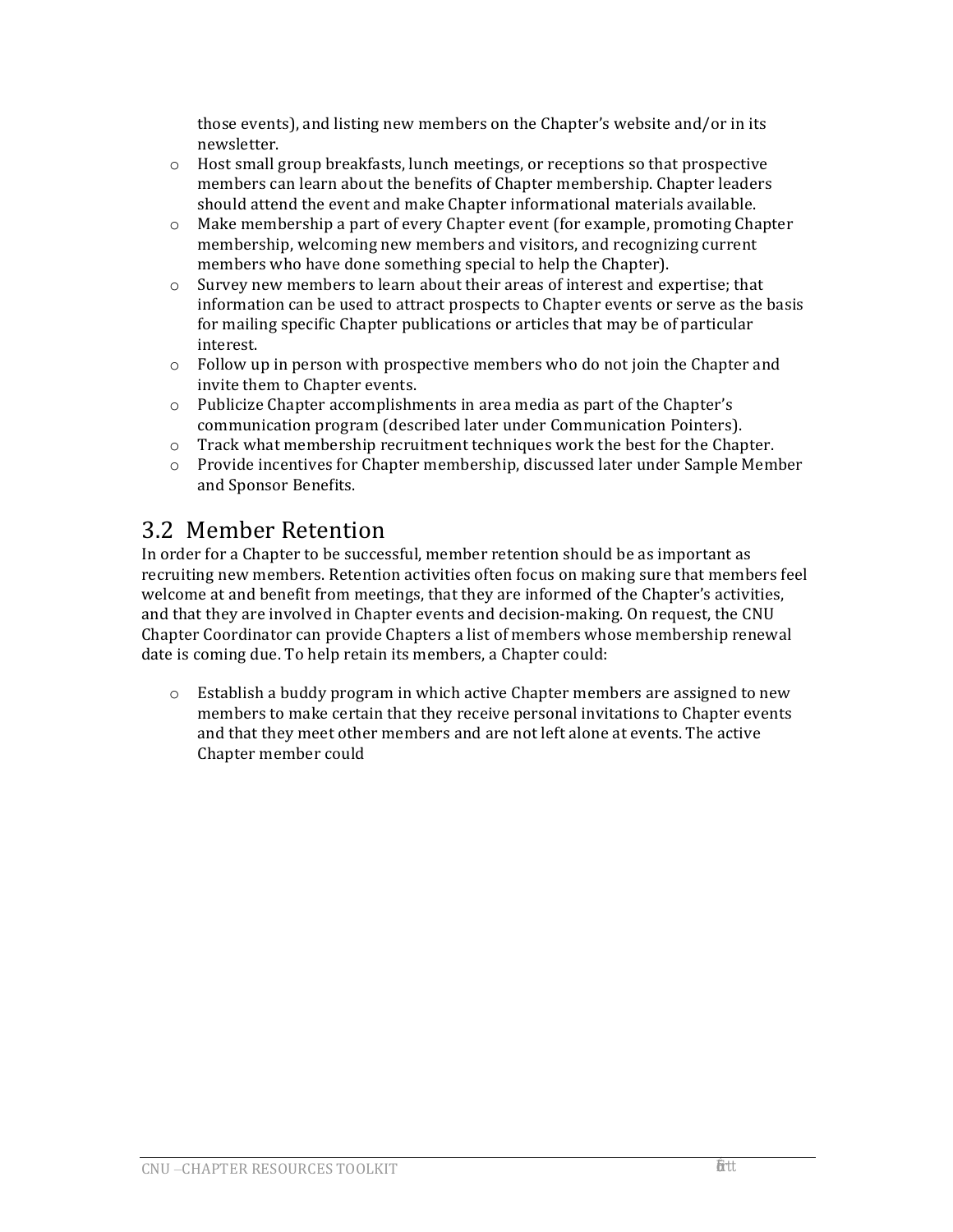- $\circ$  Make sure members, especially new ones, become involved in some aspect of Chapter work. Getting members involved can include maintaining information on the interests of each member and providing opportunities to comment on Chapter work so that events add to members' knowledge and assist them in making new contacts. It can also include sending members an annual schedule of meetings so they can accommodate Chapter meetings in their schedules, making sure that members receive adequate notices of Chapter meetings and events, and having meetings at different times and locations to accommodate different schedules and geographic needs.
- $\circ$  Co-host events with other organizations to broaden members' opportunities for networking.

# 3.3 Special Fundraising Campaigns

Full Chapters may want to consider special fundraising campaigns that raise funds over and above Chapter memberships and the funds raised through a Founding Membership program (described in the *Chapter Policies Handbook* as a possible role for a Chapter Organizing Committee). An example is a campaign each year to solicit sponsors of an annual Chapter conference or event. Categories of sponsorships could be set and coupled with specified benefits – for example, for the highest level donor, display boards in a prominent area at the event, a listing (including the sponsor's business logo) in the event program and on the Chapter's website, and personal recognition at the event. Assuming registration fees cover the cost of an event, sponsorships are a good way to raise funds and recognize donors.

# 3.4 Sample Member and Sponsor Benefits

### 3.4.1 Chapters

Chapters may decide to offer benefits above and beyond the CNU member benefits that are listed below. In deciding on Chapter benefits, a Chapter may want to select those benefits that enhance members' ability to network with their peers and learn about and have a greater impact on New Urbanist policies and practices within their area. Examples of Chapter benefits include:

- $\circ$  Host a members-only e-mail list that members can use to exchange and request information and send out alerts about upcoming events and issues.
- $\circ$  Sponsor a Chapter website, with a secure area for members-only information like a membership directory or image bank.
- o Make a membership directory available only to Chapter members.
- $\circ$  Offer opportunities to participate in members-only events, such as giving members a preview of a new project or an opportunity to hear a briefing on timely topics from a key public official. Events (and Chapter publications) can also be used to offer members special opportunities to display information about their projects.
- $\circ$  Report on members' achievements in Chapter publications, on the Chapter's website, or in area media.
- $\circ$  Offer member discounts on Chapter events and Chapter publications. New members could receive a complimentary copy of a selected Chapter publication.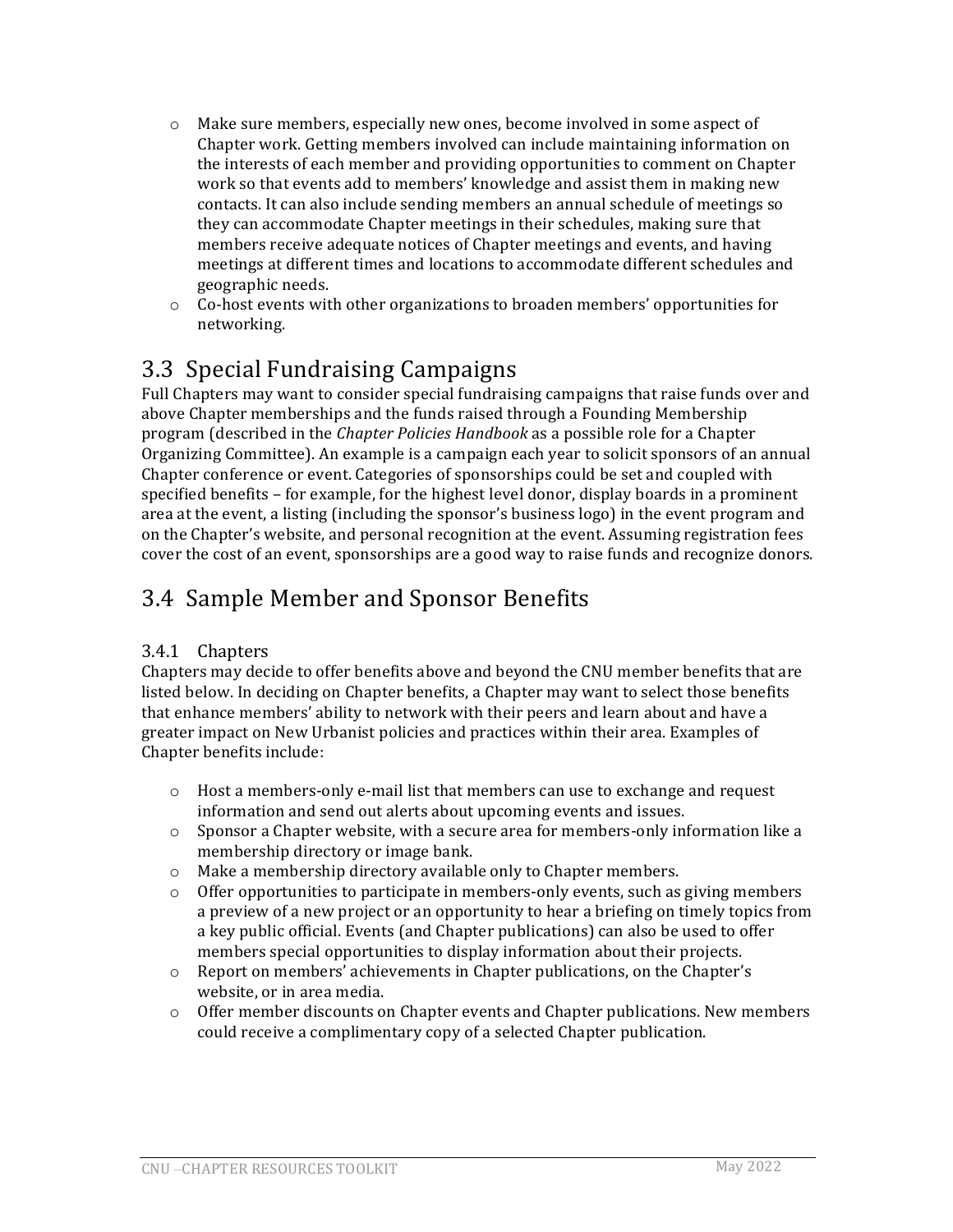### 3.4.2 CNU

A full list of CNU member benefits is available at https://members.cnu.org/. CNU member benefits include the following:

- $\circ$  Upon signing up new members receive a Welcome packet with member card.
- o Subscription to CNU Monthly Review e-update newsletters.
- $\circ$  Full access to CNU's website, which includes a member directory, an archive of all CNU publications, an interactive image bank, a database of current projects, and job listings
- $\circ$  A copy of the single-page Charter of the New Urbanism, which outlines the movement's core principles.
- $\circ$  Discounts on books and magazines of interest to New Urbanists
- $\circ$  A discount to the CNU's annual Congress.
- o Continuing education discounts.
- o Access to CNU staff for help in finding people, information, and other resources.

\*Membership Benefits are subject to change.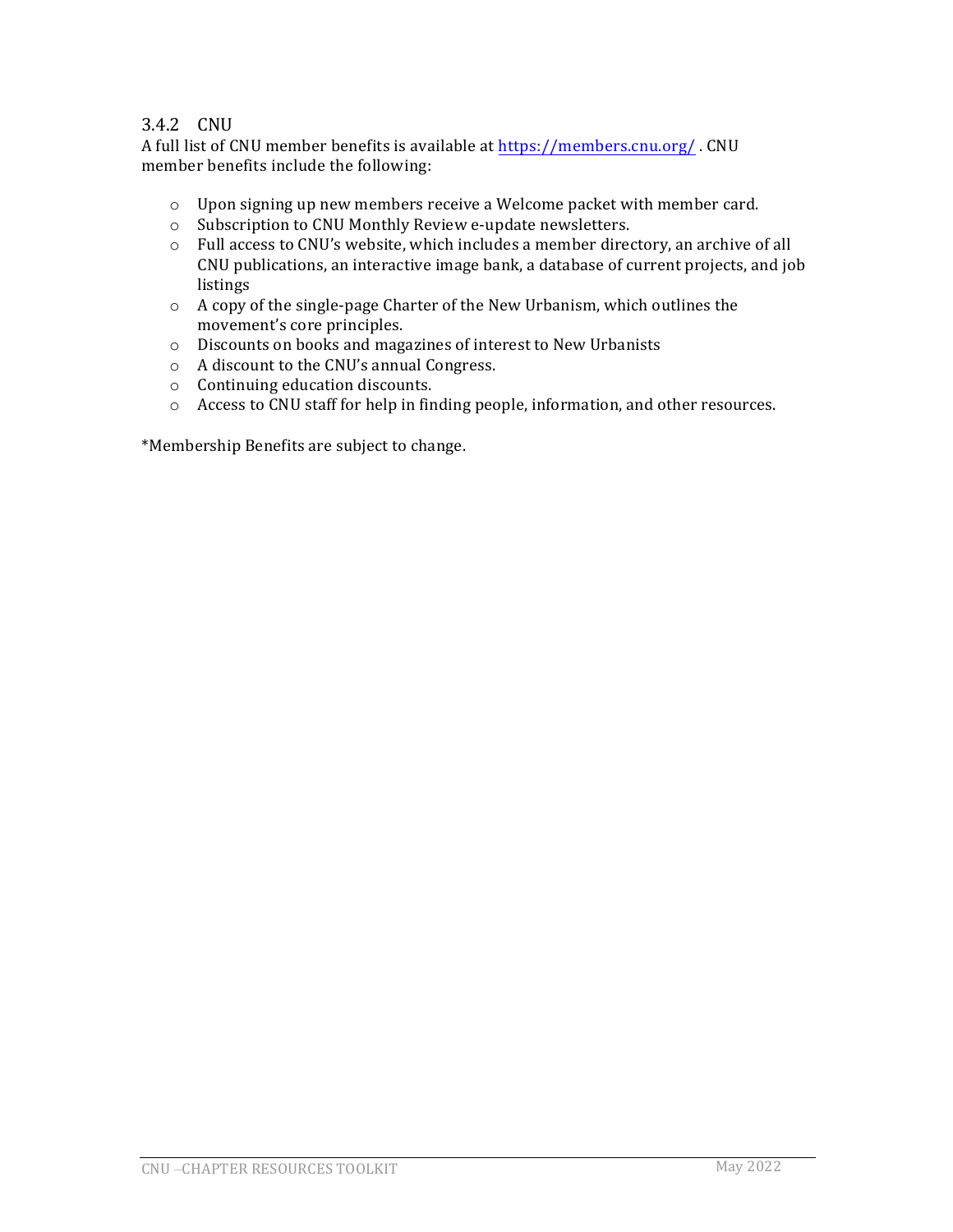# 4 Communication Pointers

A strong communication program is a core part of a successful Chapter. Attention to regular communication applies to Chapter members, the broader public and key constituency groups, and the media. When describing the New Urbanism or the work of CNU, a Chapter's communication program must be consistent with the provisions of the *Chapter Policies Handbook*, including requirements regarding using use of CNU's intellectual property and a unified message that is consistent with the Charter of the New Urbanism and CNU policies. Potential Chapter communication tools include a newsletter, email blasts, and events (described earlier). Also important are putting in place and maintaining a two-way communication program, a Chapter website, and good relations with the media (described below). 

Professional communication support can be provided by a volunteer (for example, a local PR firm that works with a number of New Urbanist firms) or a paid professional (which means dedicating Chapter funds). Investment in communication on the front-end usually pays off with greater Chapter support and awareness. What is important is that the Chapter matches its communication plan and expectations with its resources. Joining with other like-minded organizations is another way to get the word out (often to new audiences) without dipping heavily into Chapter resources.

### 4.1 Two-Way Communication

In a two-way communication program, Chapters get information out to members and give members a way to provide suggestions and ideas to the Chapter. Two-way communication is important in achieving three important objectives: educating, creating awareness, and attracting and maintaining members. Careful attention to message crafting is critical to any communication program. Chapters need to find the messages and the mediums that their target groups will respond to.

Important features of such a program could be to:

- $\circ$  Identify and prioritize your target audiences (e.g., public officials, developers, residents/the general public, planners) and how the Chapter is perceived by those audiences. (For example, if CNU and the New Urbanism are well known in a Chapter's service area, the message would be different from a region where CNU and the New Urbanism are a new topic.)
- $\circ$  Decide on the message that the Chapter wants to communicate (for example, to encourage someone to attend a Chapter workshop or renew a membership) and the benefit of that action to the recipient ("Tell me why I should invest my time or money"). Action deadlines (register by a certain date, for example) should also be clear.
- $\circ$  Understand your target audience and craft (through research testing, for example, through focus groups or surveys) the messages that connect and are relevant (may vary by the target audience).
- $\circ$  Identify the most effective strategies to reach the target audiences. Those strategies may include deciding on the best contact methods (for example, email or personal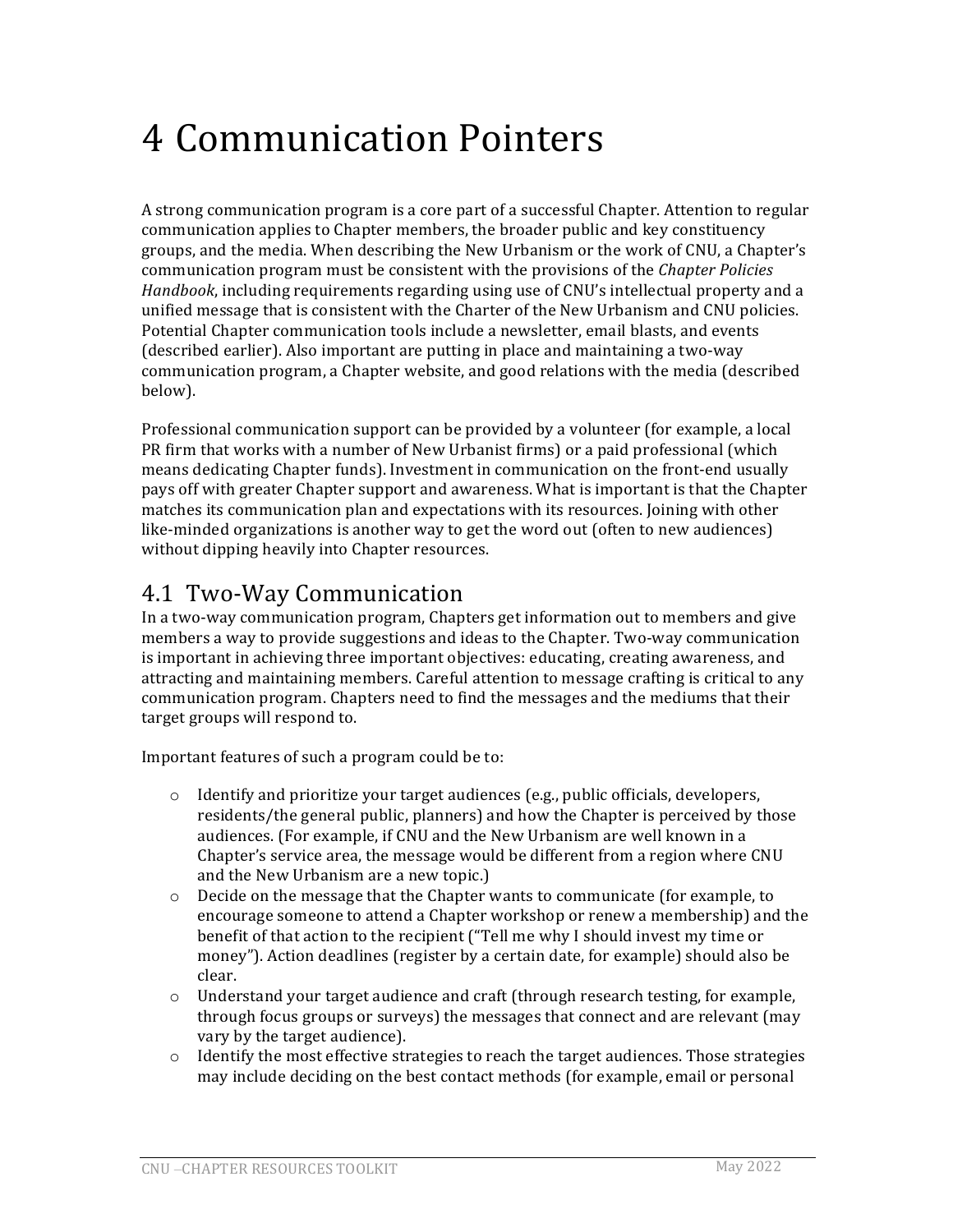calls) and the best messenger (perhaps a peer industry leader or well-respected public official).

- $\circ$  Include something about the Chapter in all messages for example, the Chapter logo and a tag line to brand the organization (what it stands for and does) and differentiate it from others.
- $\circ$  Use compelling words and short, action-oriented sentences that quickly and simply convey the main message. (Trade jargon and complex sentences are out.) Lead with the most important idea (sometimes graphically pulling it out), follow that message with supporting points, and end with a conclusion that recaptures the opening point and highlights follow-up action information (which can also be graphically called out). Brevity and a limited number of memorable take-away points (three is a good limit) should be the hallmark. Listen to good public speakers; they always come back to those concise two or three points and memorable slogan that they want to convey. They also use words that create concrete images, tell stories that tap emotions, and validate messages with credible information.
- $\circ$  Monitor message effectiveness (for example, an increase in membership following a particular email blast or a get-a-member call-a-thon) and change course if needed.

### 4.2 Chapter Website

More than ever, an organization's website is becoming its calling  $card - its first impression$ . That means the website design and usability are key, beginning with a home page that is visually attractive, downloads quickly (within a few seconds), and easy to use. CNU Chapters use their websites as the frontline source of information about the Chapter and the new urbanism. CNU also provides a link to Chapter websites on its website at http://cnu.org/get-involved/find-chapter .

In addition, numerous on-line resources list useful tips for maintaining effective websites. Those tips include the following advice:

- $\circ$  Be visual, uncluttered, and easy to navigate, and provide fresh information (updated at least monthly and preferably more often) in order to draw users back.
- $\circ$  Feature content that is engaging, accurate, and carefully edited (no typos). Use a journalistic style that is easy to understand and provides key information in the first paragraph. Use short, active sentences with clearly marked internal links. Make content easy to read by using a dark color font for text and a lighter background.
- $\circ$  Make key information about the Chapter visible and clear (for example, a Chapter's logo, history, leadership, activities, events, nonprofit status, and publications).
- $\circ$  Prominently display a point of contact; for websites with multiple pages, provide a website map or directory.
- $\circ$  Offer links (the design of which should make them pop out) to pages within the Chapter website to social media and to other websites and make sure they work).
- $\circ$  Highlight how to join the Chapter and CNU and ways to become involved as a volunteer.
- $\circ$  Provide an easy way to offer feedback about the website and ask questions (which means that the Chapter must commit to systematically monitoring and responding to comments).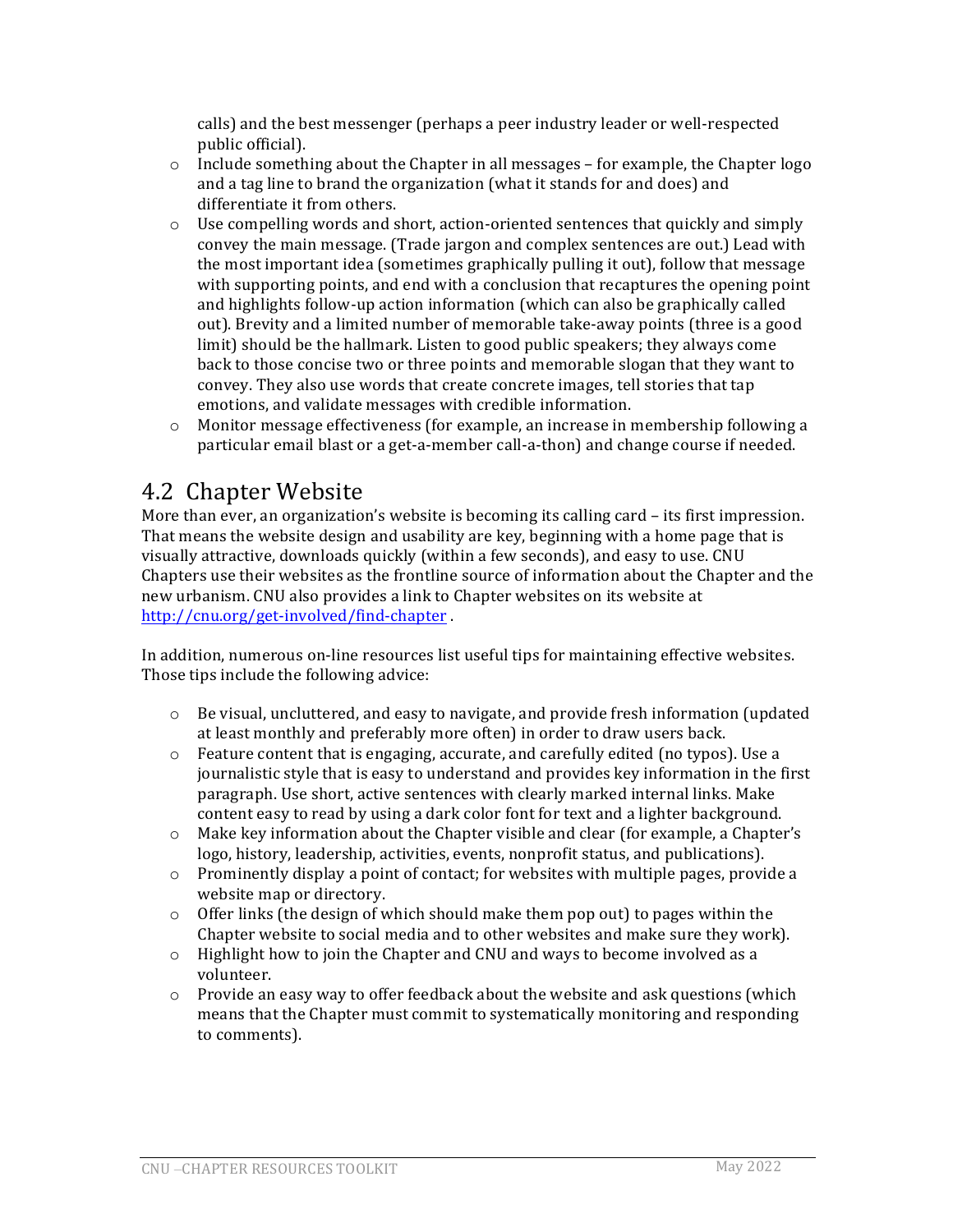## 4.3 Media Relations

Chapters are encouraged to maintain an ongoing program that provides timely information about the Chapter's activities and programs, educates the public and area media on the principles and benefits of the New Urbanism, and establishes CNU and the Chapter as the primary source of information on urban design issues. A Chapter's information program should include the following steps:

- $\circ$  Develop (and keep current) a contact database for media outlets in the Chapter's area, including information on the reporters who cover development and design issues. To target messages, records should also include the reporter's areas of interest or reporting beat. That will require some research to identify the different reporting assignments at the media outlets in the Chapter area and the types of stories that are important at the different outlets. In addition to print, radio, and television and via the Internet, the research could also include identifying alternative types of media outlets in the Chapter area (for example, colleges and universities, community centers, and reference librarians). Any reporter who contacts the local Chapter should be added to the Chapter's database.
- $\circ$  *Develop an ongoing relationship with reporters for key media outlets.* Developing that relationship requires responding promptly to media calls (help them meet their deadline) and being ready with clear, concise information that highlights (and keeps coming back to) your major points. Techniques to develop ongoing relationships can include holding informal meetings to get to know different members of the media and providing background information on major events, research products, or other work of the Chapter. Briefing sessions with an editorial board, editor, or publisher or producer can also be useful.
- o *Designate a lead spokesperson or liaison to answer media questions and serve* as the primary point of contact with media. That person could assist in developing media releases and information packages about Chapter events and new publications produced by the Chapter or CNU. The liaison could also help tailor the Chapter's message to the target audience and target medium  $(e.g., print, television,$ internet) and could help reporters find information on the New Urbanism in other areas.
- $\circ$  Encourage media to cover Chapter events and cultivate those who come. Have a point of contact to answer questions and make sure media needs are taken care of. A media kit is also useful. It could contain information about the event - those key talking points the Chapter wants to communicate  $-$  and about the Chapter and CNU. A media table or room can be set up for larger events. Another way to cultivate media is to arrange a special time when media can interview event speakers.
- $\circ$  Additional ways to get Chapter information out through the media include asking well-known Chapter members to write guest articles for area media and letters to the editor, placing educational Public Service Announcements on local radio and television stations, and appearing on local television and radio talk shows.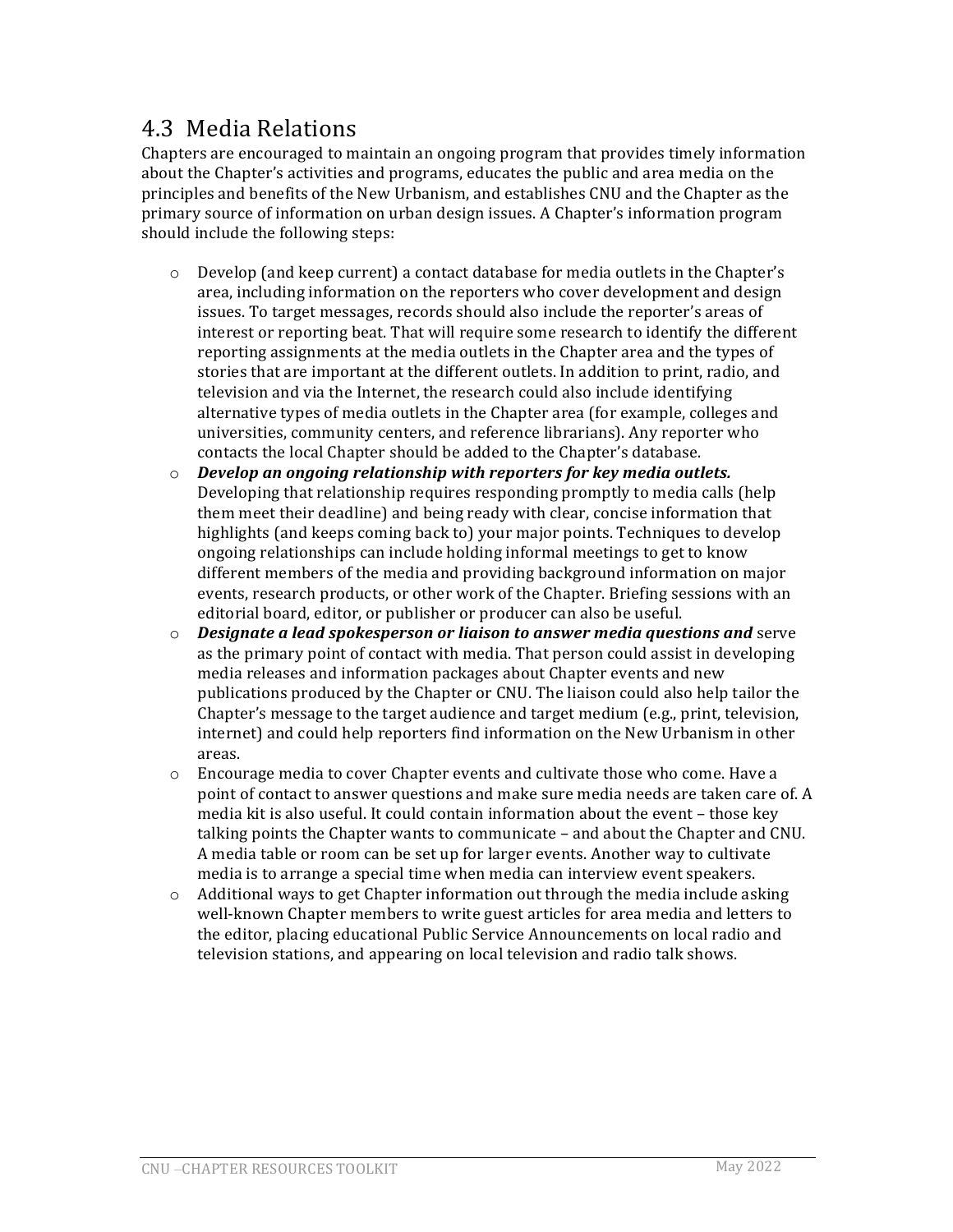# 5 Chapter Leadership Development

A Chapter's leadership (its board of directors and officers) is a critical part of Chapter success. As highlighted in the Chapter Policies Handbook, a Chapter's board of directors is responsible for overseeing the assets of the Chapter and allocating its resources; establishing Chapter goals; recruiting new members and leaders; hiring and supporting staff; assuring compliance with local, state, and federal regulations; providing an effective governance structure; organizing programs and activities; and promoting membership in the Chapter. In short, a strong board is the foundation of a strong Chapter.

## 5.1 Sample Board of Directors Attributes and Roles

#### 5.1.1 Board Attributes

The *Chapter Policies Handbook* addresses the governing aspects of a CNU Chapter board – for example, voting, meetings, and committees. Therefore, this toolkit covers the qualities or attributes of board members that Chapter leaders might want to consider when creating a Chapter. Forming and sustaining a CNU Chapter requires careful attention to who serves on the board, including the founding board that sets the tone for the Chapter. Qualities to consider are board members who are:

- $\circ$  Chapter and CNU members and well versed in and enthusiastic about and willing to be ambassadors for the New Urbanism and the Chapter.
- $\circ$  Fully committed to building a successful Chapter by providing at least one of what is sometimes called the three Ts (treasure, time, and talent) or three Ws (wealth, work, and wisdom) of nonprofit board membership.
- $\circ$  Willing to staying involved long enough to get the Chapter off on a strong foot, which can take several years (important to new Chapters). Continuity of leadership can help build the organizational culture and memory and signal organizational stability, if the board contains respected leaders in their respective fields (people who are associated with getting things done). One way to provide institutional continuity is to stagger board member terms so that no more than one-third of the directors' terms expire in any one year. Two-year Chapter officer terms and succession planning (where officers such as the vice-chair and secretary-treasurer move up to chair over a specified period of time) are other ways to provide the continuity that is especially important in the early years.
- $\circ$  Balanced in the disciplines and areas of expertise (and for Chapters with a larger service area, geographic balance) represented. A balanced board allows for a more holistic approach, particularly in connecting to those constituencies that the Chapter wants to reach (for example, architects, transportation engineers, public officials, or planners). Developing a board profile is one way of helping ensure a balanced board.

Other board provisions could include:

- $\circ$  providing training and briefing notebooks for new board members
- $\circ$  holding an annual board retreat to assess Chapter progress, board composition, and operations and plan the new year
- $\circ$  identifying and bringing along potential new Chapter leaders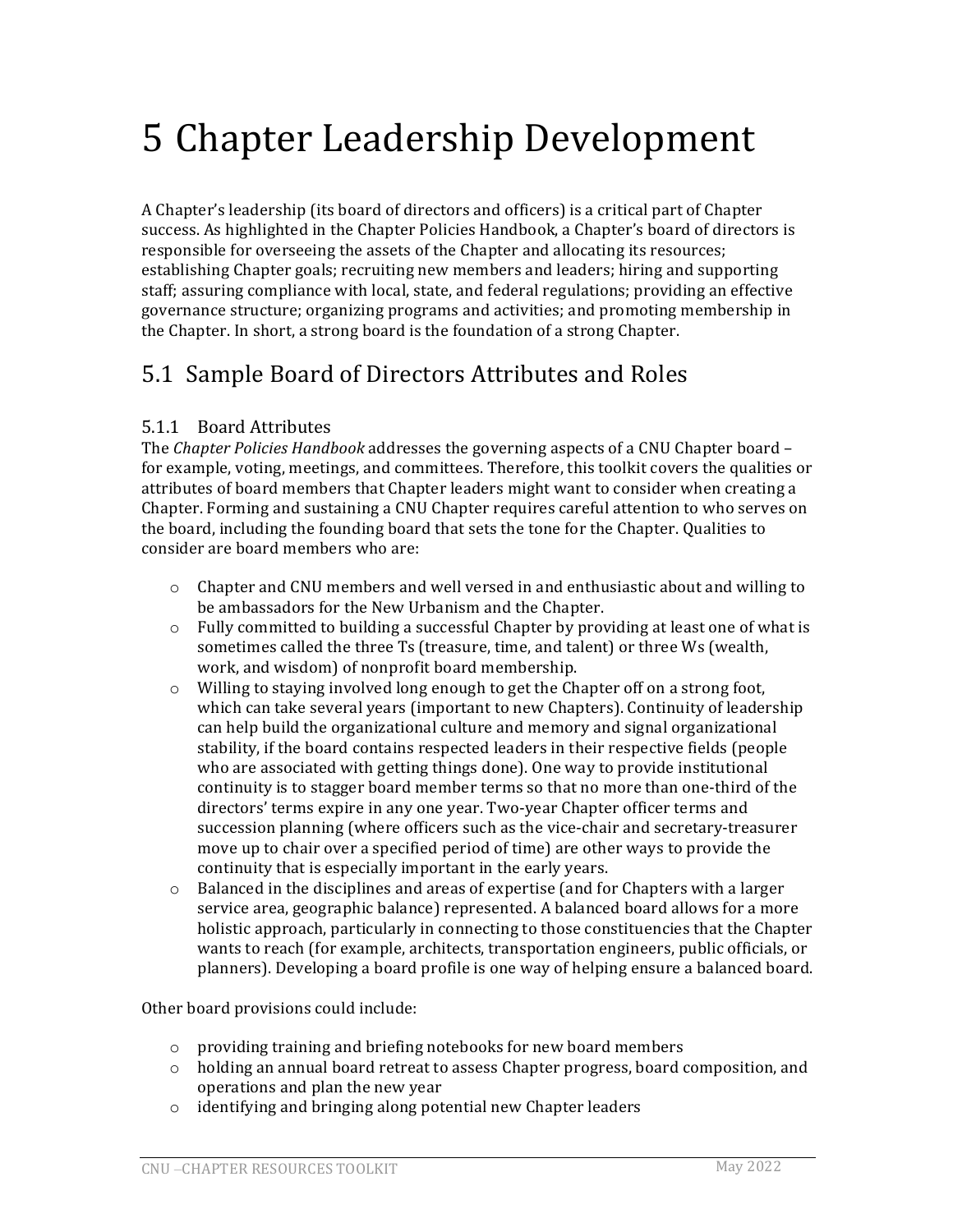$\circ$  recognizing board members who make significant contributions

#### 5.1.2 Board Roles

As the stewards of the organization, a Chapter board of directors is typically responsible for:

- $\circ$  determining the specific focus areas and goals for a Chapter within the mission and roles outlined for Chapters in the *Chapter Policies Handbook*
- $\circ$  ensuring adequate resources, organizational planning, and governance practices to implement Chapter goals and mission
- $\circ$  adopting (and abiding by) an annual and three-year budget and work plan and monitoring and reporting on progress
- $\circ$  ensuring that adequate financial controls are in place in order for the Chapter to remain accountable to its members and CNU and maintain the Chapter's tax exempt status
- $\circ$  maintaining compliance with all applicable local, state, and federal requirements for nonprofit organizations
- $\circ$  ensuring that all Chapter activities are consistent with allowed Chapter roles as described in the *Chapter Policies Handbook* and in regular contact with the Chapter Coordinator
- $\circ$  serving as a Chapter ambassador and enhancing its image
- $\circ$  participating in board meetings and Chapter functions and ensuring a continuity of leadership
- $\circ$  when applicable, selecting, supporting, and evaluating staff

## 5.2 Examples of Officer Responsibilities

**Chair**: A chair serves as an organization's chief executive officer unless otherwise directed by the board of directors. Responsibilities of the Chapter chair typically include presiding over board and Chapter meetings, appointing members to committees, serving as the spokesperson for the Chapter, developing new Chapter leadership, promoting Chapter membership, regularly communicating with Chapter members and with CNU, and participating in Chapter chair meetings at CNU's annual Congress.

**Vice-Chair:** The vice-chair works with the chair to carry out the goals of an organization and serves in the absence of the chair. The vice-chair may oversee the Chapter's strategic planning process or other assignments delegated by the chair. The vice-chair position could be used as training for the next board chair.

**Secretary-Treasurer**: A Chapter may have one person serve in both capacities or may divide these functions into two separate offices. The secretarial responsibilities are to keep the minutes of the Board of Directors and Executive Committee meetings, serve as the custodian of the corporate records, maintain a current mailing list of the directors, and see that all notices of meetings are given in accordance with the Chapter's by-laws and applicable state law. The Chapter treasurer is responsible for all funds and securities of the Chapter, handling and maintaining a permanent record of all financial transactions, overseeing the budgeting process, ensuring and reporting on an independent annual audit or financial review, and providing financial reports required by the Board of Directors. A Chapter may require that the person fulfilling the role of Chapter treasurer give a bond as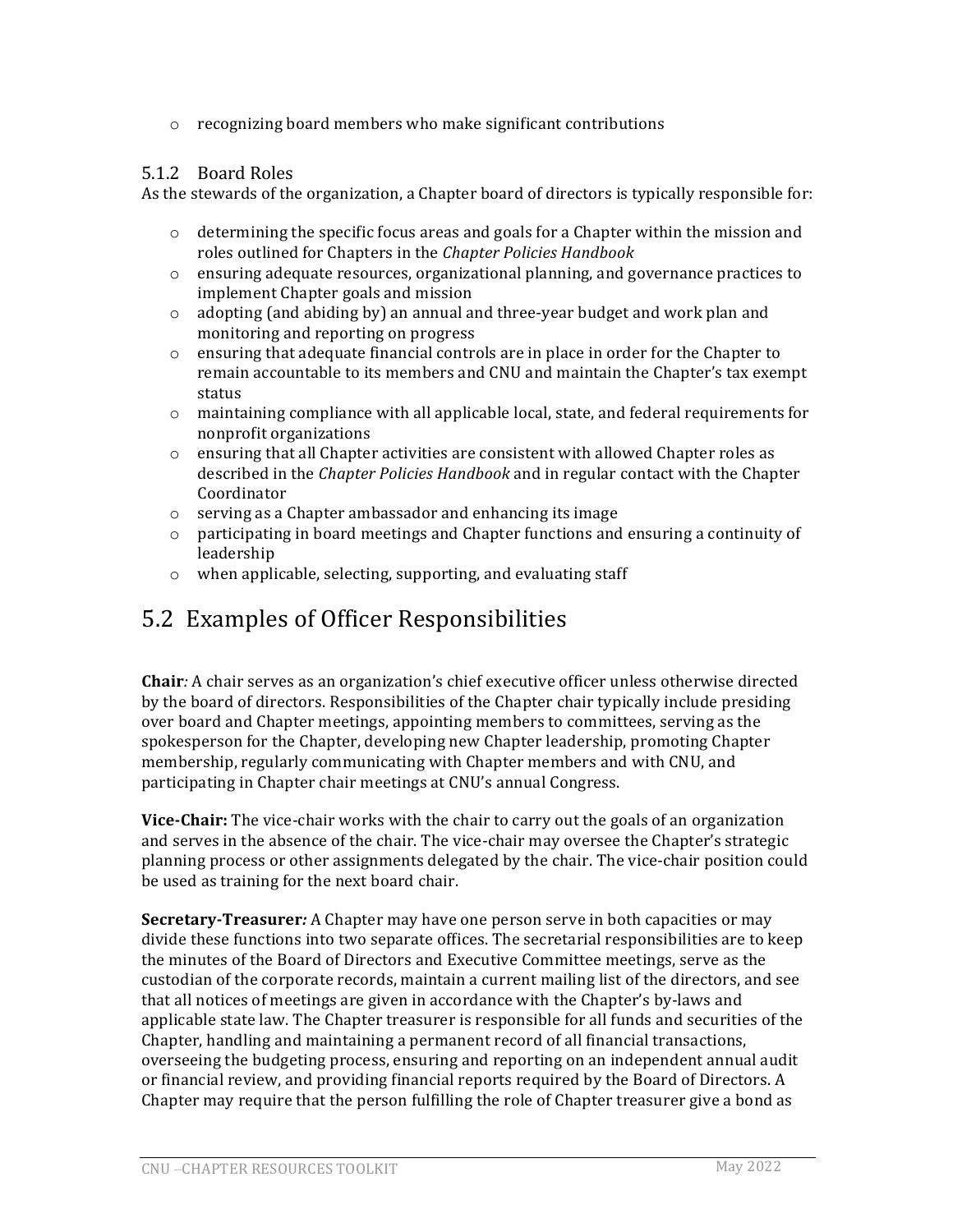security for the proper performance of duties. The secretary-treasurer position could also be used as a training position for serving as chair in the future.

# 5.3 Examples of Board Committees

The Chapter's Board of Directors may create such standing or special purpose committees as may appear necessary for the effective management of the corporation and for accomplishing the goals and objectives of the Chapter. The types of committees and their membership will vary with the size and focus of a Chapter. Examples of standing committees include the following:

**Nominations**: A Chapter nominating committee identifies and nominates candidates for the Board and for Chapter offices. An important part of such a committee's work would be to focus on developing and maintaining strong Chapter leadership.

**Program**: Program committees are typically responsible for developing ideas and plans for Chapter events and meetings that provide opportunities for education, networking, and outreach.

**Finance**: Functions of a finance committee include overseeing the management of the Chapter's assets, working with the treasurer to develop the annual budget, and planning fundraising events and programs.

**Communications**: This committee would be responsible for developing a comprehensive communications program. Members of the committee could include representatives of different types of media outlets and individuals with expertise in communications and public relations.

**Regional Groups**: Chapters that cover larger geographic areas may want to consider enabling regional sub-groups to focus on issues affecting the practice of New Urbanism within smaller sub-areas. Those groups can host a range of activities within their sub-area (for example, networking and educational lunches and tours and helping promote Chapter membership and participation in Chapter events).

## 5.4 Sample Language: Board By-Laws, Committees, Duties, and Terms

### 5.4.1 Recommended Election Terms

"Number, Term, and Election of Officers. The officers of the Corporation shall be the Chair, Vice Chair, Treasurer, and Secretary, each of whom shall be elected by the Board of Directors from among its members. There may be an Executive Director appointed by the Board of Directors. A Director may hold the offices of Treasurer and Secretary, concurrently. Each officer shall hold office for a term from the time he or she is elected until the next succeeding annual meeting of the Board of Directors or until his or her successor shall have been duly elected and qualified.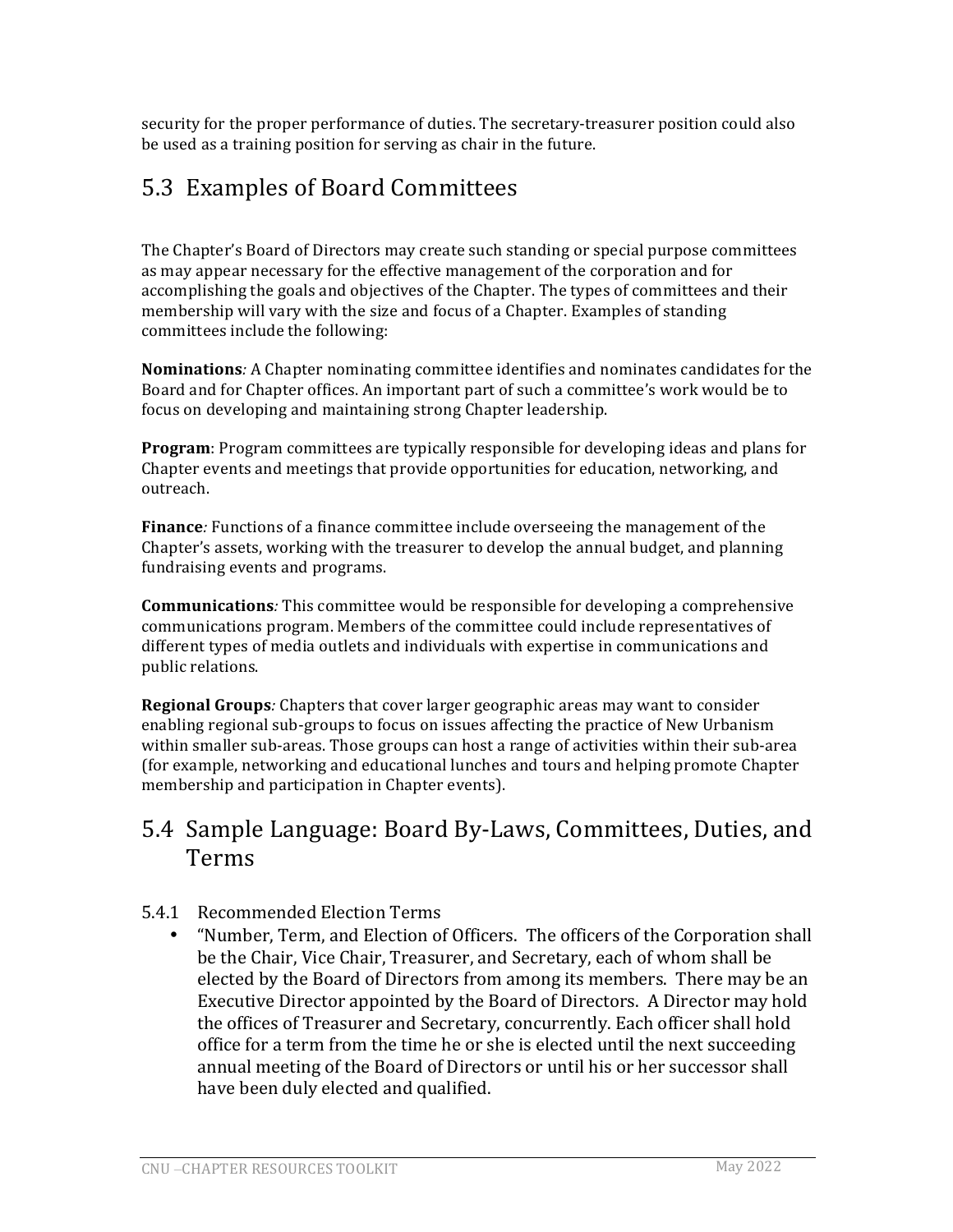The Board shall be made up of up to twenty-one  $(21)$  persons and not less than seven (7) persons each serving a two-year term, except that the Executive Director shall be a member of the Board for as long as he or she serves in that capacity. The Board shall be elected by majority vote of the Chapter membership. Each board member shall hold office for the term for which he or she is elected and until his or her successor is elected and qualified or until his or her earlier resignation, removal from office or death; provided that no Board member shall serve for more than four consecutive terms (a former Board member who has served four consecutive terms may be reappointed to the Board after two years).

- 5.4.2 Examples of Officer Duties
	- Chair. The Chair shall be the chief executive officer of the Corporation and by virtue of the office, be the Chairperson of the Board of Directors. The Chair shall:
		- $\circ$  Generally supervise the Corporation's affairs and business in conjunction with the Board of Directors;
		- $\circ$  Represent the Corporation at appropriate functions;
		- $\circ$  Preside at appropriate meetings of the Members and of the Board of Directors;
		- $\circ$  Present at each annual meeting of the Corporation an annual report of the work of the Corporation;
		- $\circ$  Cast an additional vote to break a tie vote on any action by the Board of Directors:
		- $\circ$  See that all books, reports and certificates are required by law and by these Bylaws are properly kept or filed;
		- $\circ$  Be one of the Officers who may sign the checks or drafts of the Corporation; and
		- $\circ$  Have such powers as may be reasonably construed as belonging to the chief executive officer of any organization."
	- "Vice Chair. The Vice Chair shall be an Officer of the Corporation and by virtue of the office, be a Member of the Board of Directors. In the absence or inability of the Chair to exercise his/her office, the Vice Chair shall become acting Chair of the Corporation with all the rights, privileges and powers as if having been the duly elected Chair. The Vice Chair shall otherwise perform such duties as are customarily incident to the office of Vice Chair, or as may be designated by the Board of Directors."
	- "Secretary. The Secretary shall be an Officer of the Corporation and by virtue of the office, be a Member of the Board of Directors. The Secretary or his/her designee shall:
		- $\circ$  Keep the minutes and records of the Corporation and appropriate books;
		- $\circ$  File any certificate required by any statute, federal or state;
		- $\circ$  Give and serve all notices to Members;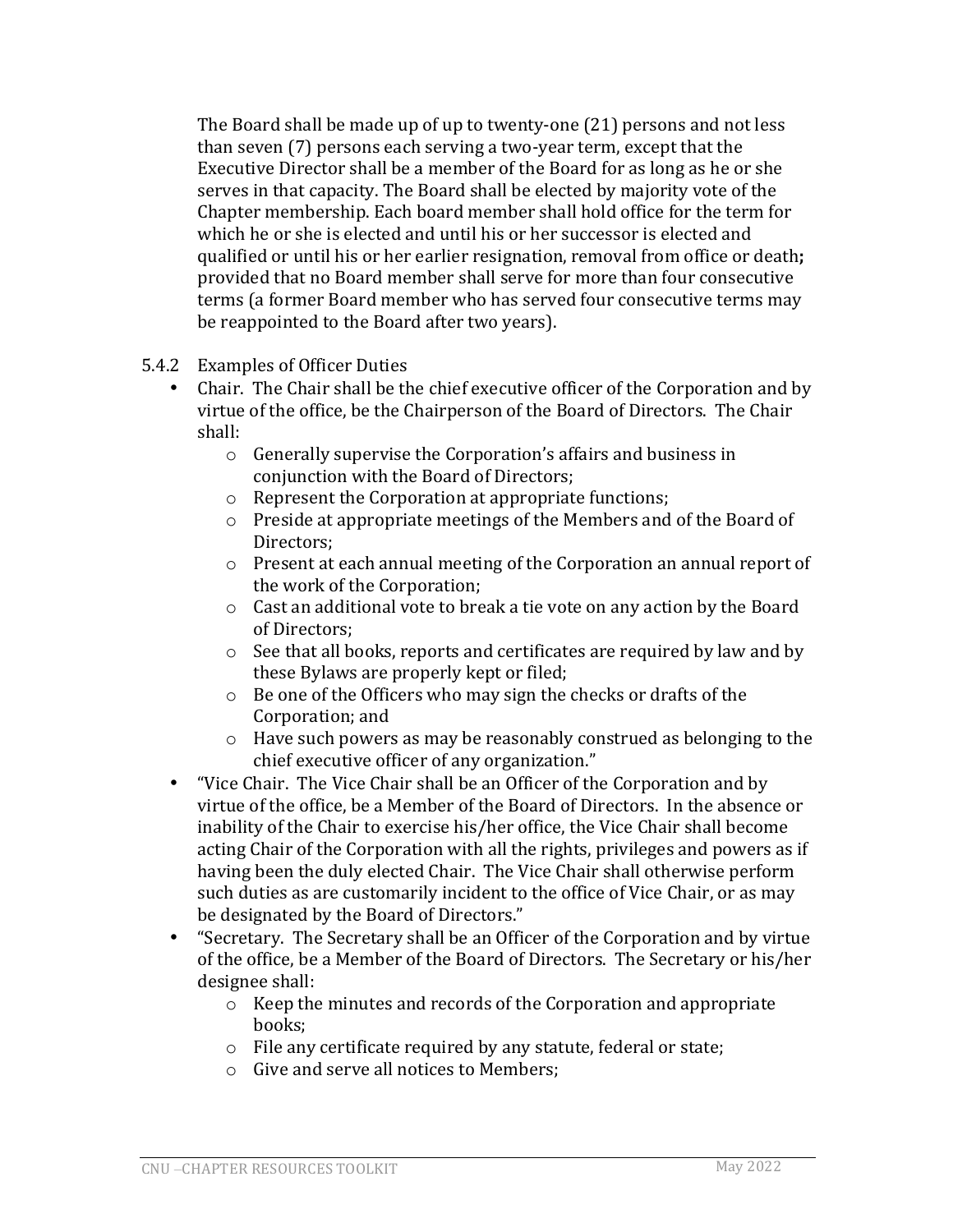- $\circ$  Be the official custodian of the records and seal of the Corporation, if any;
- $\circ$  Present at any meetings any relevant communication addressed to him/her as Secretary of the Corporation;
- $\circ$  Attend to all correspondence of the Corporation; and
- $\circ$  Otherwise perform such duties as are customarily incident to the office of Secretary, or as may be designated by the Board of Directors."
- "Treasurer. The treasurer shall be an Officer of the Corporation and by virtue of the office, be a Member of the Board of Directors. The Treasurer shall have the care and custody of all monies and financial affairs belonging to the Corporation and shall be solely responsible for such monies or securities of the Corporation and shall be one of the Officers who shall sign checks or drafts of the Corporation. The Treasurer or designee shall also:
	- o Prepare an annual budget for presentation to the Board of Directors and such interim budgets as may be needed;
	- $\circ$  Attend to invoices, collection of dues, payment of bills and obligations and keep the Board of Directors apprised of the state of the treasury;
	- $\circ$  Ensure that no special fund may be set aside that shall make it unnecessary for the Treasurer to sign the checks issued upon it;
	- o Render, at stated periods as the Board of Directors shall determine, a written account of the finances of the Corporation and such report shall be physically affixed to the minutes of the Board of Directors of such meeting; and
	- $\circ$  Otherwise perform such duties as are customarily incident to the office of Treasurer, or as may be designated by the Board of Directors."
- 5.4.3 Examples of Additional Chapter Positions
	- Assistants to Officers
		- $\circ$  "Officers may, from time to time, individually appoint a Member to take over all or part of their respective duties. Appointments, however, shall always be temporary and such assistants shall not relieve an Officer's respective responsibilities, except at the discretion of the Board of Directors."
	- Executive Director
		- $\circ$  "The Board shall appoint an Executive Director to oversee the management of the Association. The Executive Director shall serve at the pleasure of the Board and shall be an *ex-officio* member of the Board with full voting rights unless prohibited elsewhere in these Bylaws."
		- $\circ$  "The Executive Director shall be the chief financial officer and the chief administrative officer of the Chapter and shall be empowered to hire staff and appoint assistants as necessary to ensure orderly operations. Such paid employees and uncompensated appointments shall be reviewed and approved by the Board. As chief administrative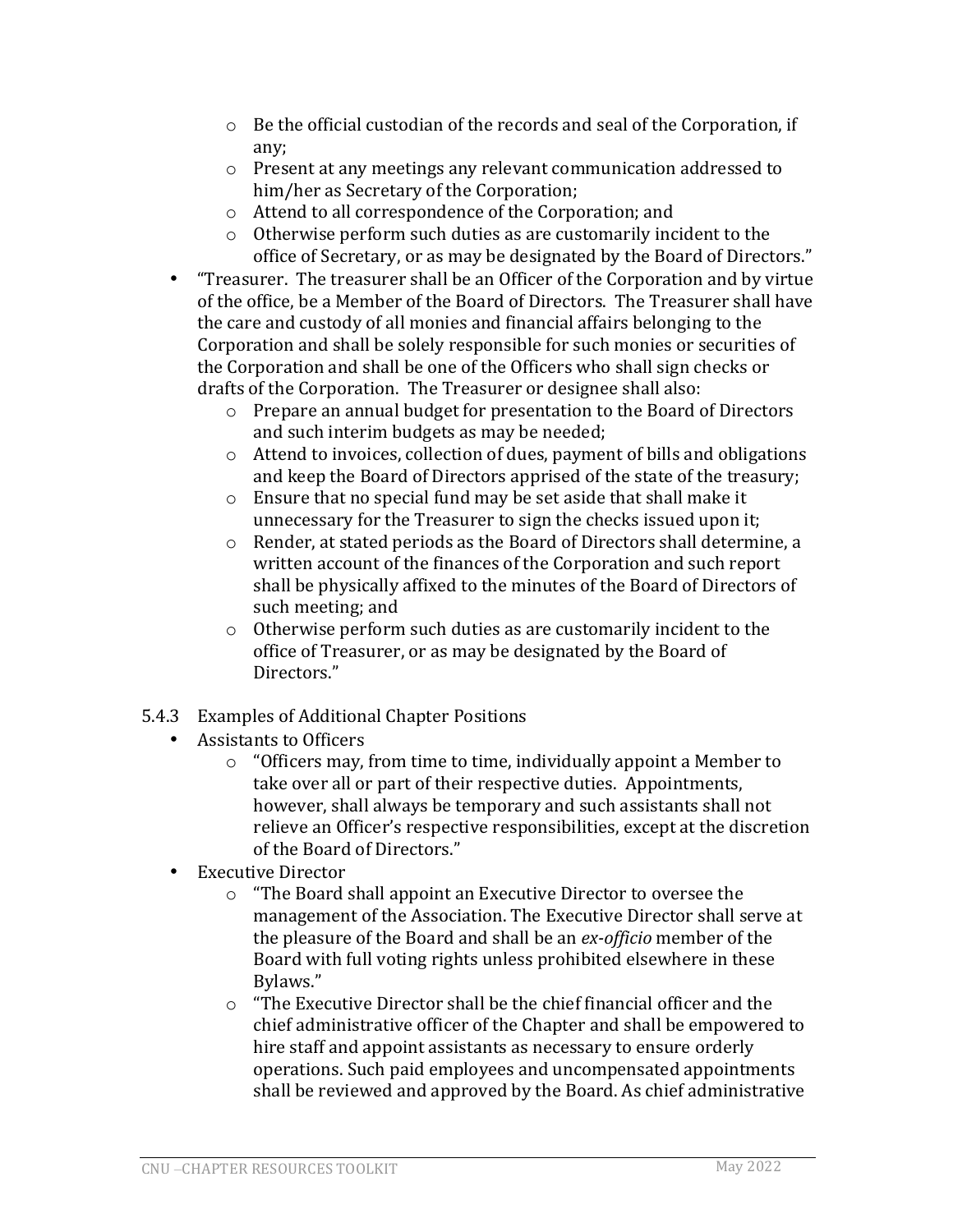officer, the Executive Director shall be the managing editor of all regular and special publications of the Chapter. As chief financial officer, the Executive Director shall be responsible for overseeing all regular and special funds approved by the Board."

- Student Member Representative
	- $\circ$  "Where the Chapter includes one or more student Chapters in its geographic territory, the board of directors shall include as a voting member thereof, a student member, selected by the board to such position for a single one-year term, from among qualified candidates nominated by student Chapter presidents, faculty advisors or Chapter board members. Qualifying students may also independently submit applications to the board of directors for consideration in the student representative candidate pool."
	- $\circ$  "In order to qualify for such board position, the nominee or applicant must be 1) a member of a student Chapter operating in the Chapter's geographic area and 2) entering an advanced (upperclassman) level of their program at the time of nomination. The student representative shall be selected by the seated Chapter board of directors during dates that coincide with Chapter board elections but no later than March 30 of each vear to begin serving on the Board October 1."
	- $\circ$  "The student representative is responsible for representing all student Chapters and independent student members within the Chapter and:
		- Serves as a voting member of the Chapter board,
		- Serves as the communication link between the Chapter and the student membership at large,
		- Encourages student participation in Chapter programs such as career and professional development opportunities for student members
		- Encourages student participation in all Chapter programs
		- Orients successor student representative
- Regional Representative
	- $\circ$  "Officers may individually appoint a Member, a "Regional Representative," to represent the issues and needs specific to a region within the Chapter's geographic scope. The regions include: Region 1, Region 2, Region 3."
	- $\circ$  "Regional Representative(s) duties include:
		- Establish contact with new and existing allied organizations, as well as individual members, in designated region,
		- Coordinate regional meeting logistics for regional events and activities,
		- Assist Chapter Board with recruiting members in designated region.